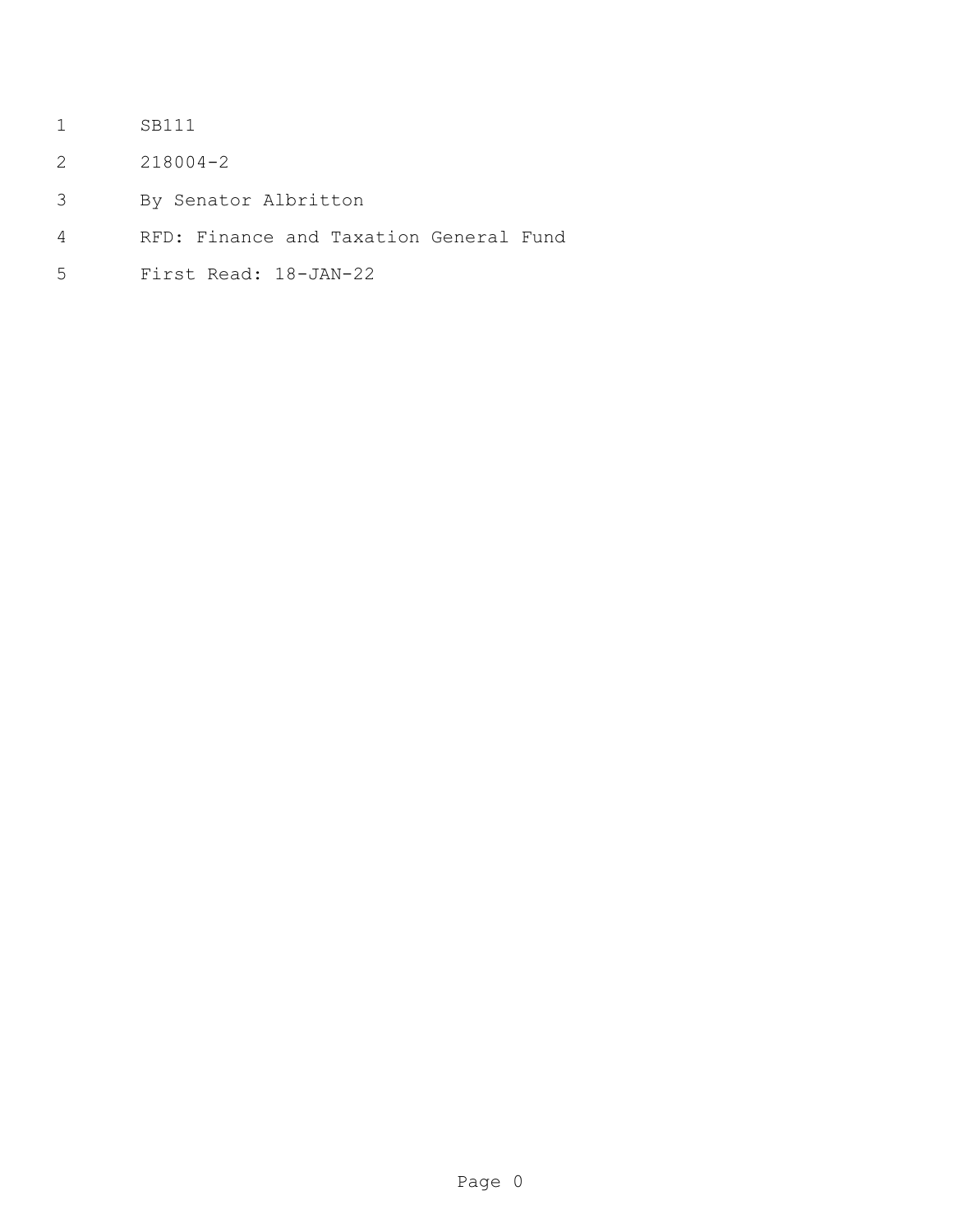| $\mathbf 1$ | SB111                                                               |  |  |
|-------------|---------------------------------------------------------------------|--|--|
| 2           |                                                                     |  |  |
| 3           |                                                                     |  |  |
| 4           | ENGROSSED                                                           |  |  |
| 5           |                                                                     |  |  |
| 6           |                                                                     |  |  |
| 7           | A BILL                                                              |  |  |
| $8\,$       | TO BE ENTITLED                                                      |  |  |
| 9           | AN ACT                                                              |  |  |
| 10          |                                                                     |  |  |
| 11          | Relating to state retirement; to provide for a                      |  |  |
| 12          | funded longevity bonus addition to the retirement benefits of       |  |  |
| 13          | certain retirees and beneficiaries of the Employees'                |  |  |
| 14          | Retirement System.                                                  |  |  |
| 15          | BE IT ENACTED BY THE LEGISLATURE OF ALABAMA:                        |  |  |
| 16          | Section 1. (a) There is provided a funded one-time                  |  |  |
| 17          | lump-sum payment, hereinafter referred to as longevity bonus,       |  |  |
| 18          | to each person except those whose employer participated in the      |  |  |
| 19          | Employees' Retirement System pursuant to Sections 36-27-6,          |  |  |
| 20          | $36-27-7$ , and $36-27-7.1$ , Code of Alabama 1975, whose effective |  |  |
| 21          | date of retirement for purposes of receiving benefits from the      |  |  |
| 22          | Employees' Retirement System is prior to March 1, 2022, and         |  |  |
| 23          | who is receiving or is entitled to receive a monthly allowance      |  |  |
| 24          | from the Employees' Retirement System on March 30, 2022.            |  |  |
| 25          | (b) The formula for calculating the longevity bonus                 |  |  |
| 26          | shall be two dollars (\$2) per month for each year of service       |  |  |
| 27          | attained by the retiree.                                            |  |  |
|             |                                                                     |  |  |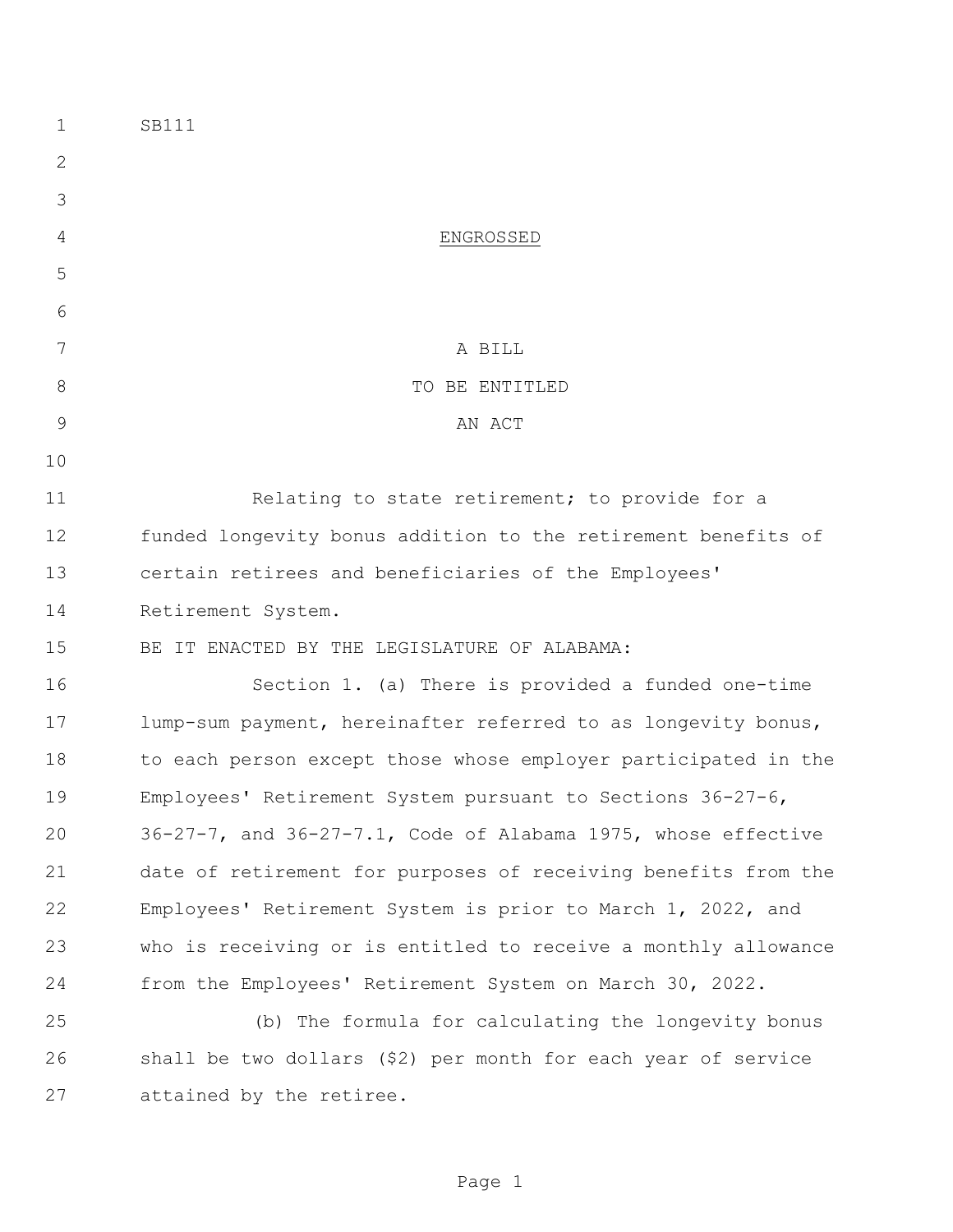(c) Beneficiaries of deceased members or deceased retirees, except where the deceased member or deceased retiree retired from an employer participating in the Employees' Retirement System pursuant to Sections 36-27-6, 36-27-7, and 36-27-7.1, Code of Alabama 1975, if the beneficiary is receiving or is entitled to receive a monthly allowance from the Employees' Retirement System on March 30, 2022, shall 8 receive a bonus payment.

 (d) For purposes of this act, service includes the service under Section 36-27-1 and Article 9, commencing with Section 36-27-170, of Chapter 27, Title 36, Code of Alabama 1975, as well as state police bonus credit or hazardous duty (FLC bonus) credit.

 Section 2. (a) Each person whose employer participated in the Employees' Retirement System pursuant to Sections 36-27-6, 36-27-7, and 36-27-7.1, Code of Alabama 1975, whose effective date of retirement for purposes of receiving benefits from the Employees' Retirement System is prior to March 1, 2022, and who is receiving or is entitled to receive a monthly allowance from the Employees' Retirement System on September 30, 2022, shall receive the longevity bonus specified in subsections (a) and (b) of Section 1, if the employer elects to come under this act by official resolution on or before August 31, 2022. Any employer making the election to come under this act shall bear the cost of the longevity bonus paid to its retirees pursuant to this section.

Page 2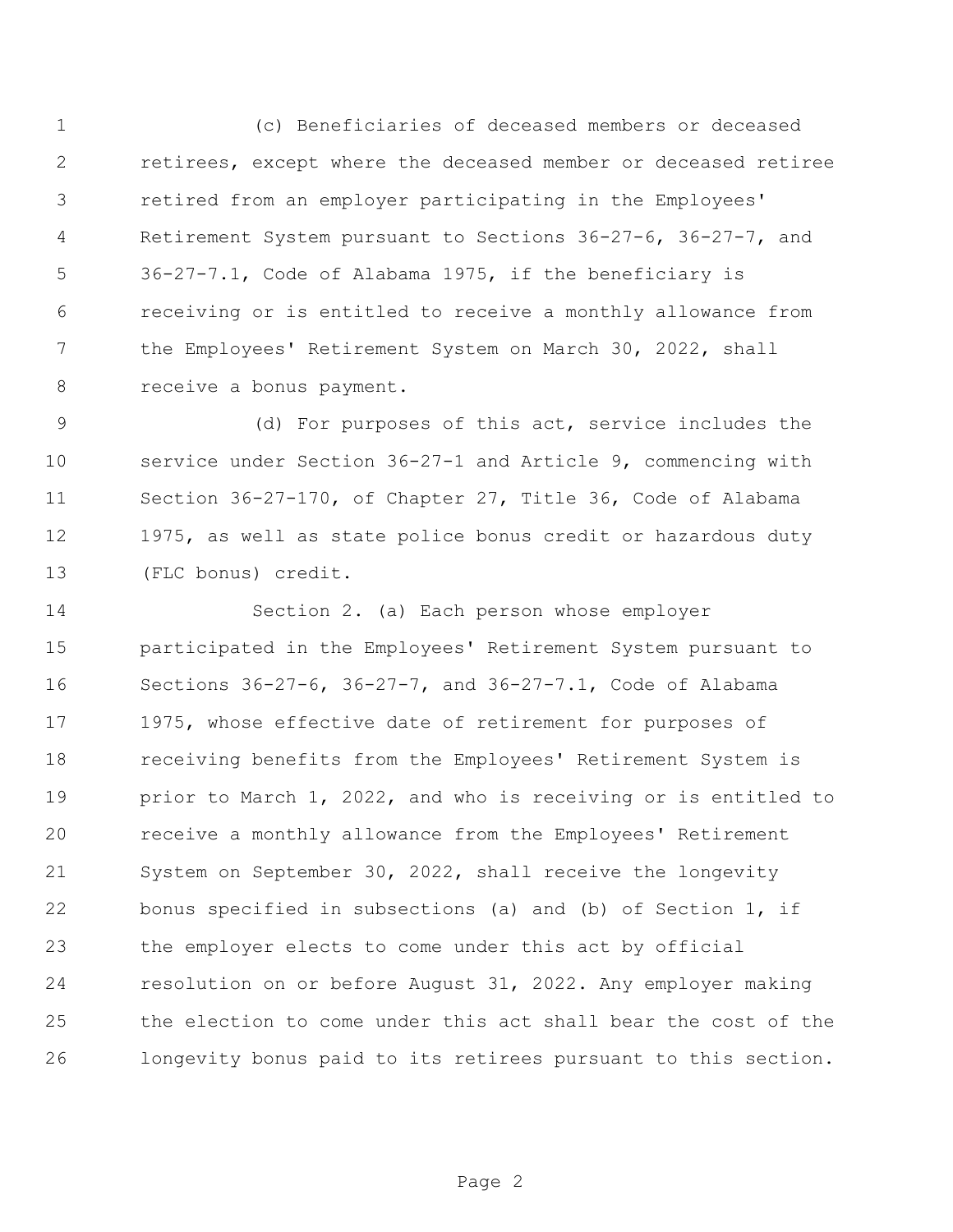(b) If the employer elects to come under this act, beneficiaries of deceased members or deceased retirees retired from an employer participating in the Employees' Retirement System pursuant to Sections 36-27-6, 36-27-7, and 36-27-7.1, Code of Alabama 1975, if the beneficiary is receiving or is eligible to receive a monthly allowance from the Employees' Retirement System on September 30, 2022, shall receive a bonus payment.

 Section 3. (a) Any retired pensioner or annuitant who retired from a city, town, county, or public or 11 quasi-public organization of the state before the city, town, county, or public or quasi-public organization of the state became a member of the Employees' Retirement System, and who is receiving or is entitled to receive a monthly allowance from the Employees' Retirement System on September 30, 2022, shall receive the longevity bonus stipulated in subsections (a) and (b) of Section 1, provided the employer elects to come under this act. Any employer making the election to come under this act shall bear the cost of the longevity bonus paid to its retirees pursuant to this section and provide the Employees' Retirement System with the number of years of creditable service earned by each of its eligible annuitants and pensioners.

 (b) Beneficiaries of Employees' Retirement System pensioners or annuitants described in subsection (a) shall receive a longevity bonus of three hundred dollars (\$300), provided the date of death for the deceased pensioner or

Page 3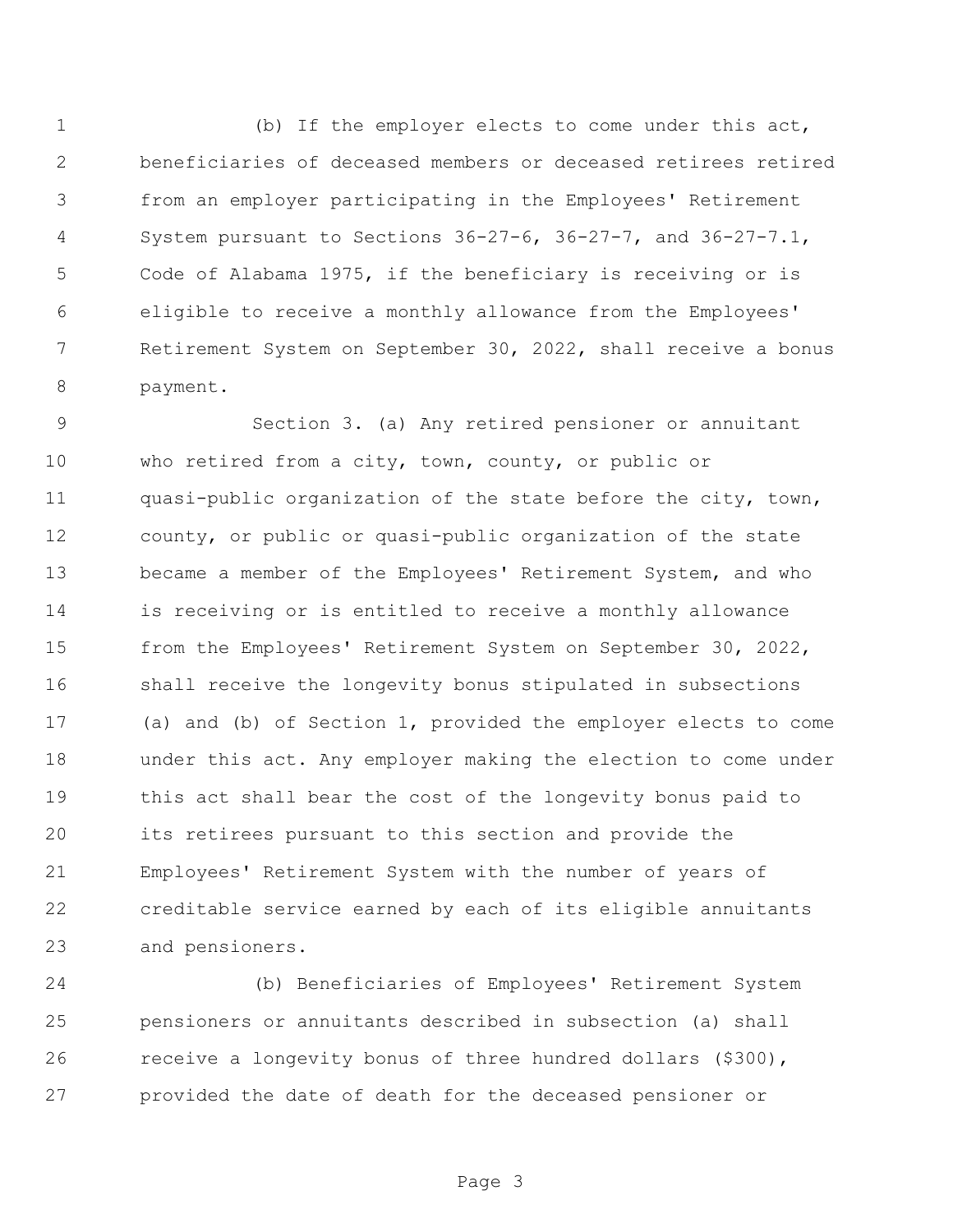annuitant, or the effective date of retirement for the deceased pensioner or annuitant, was prior to March 1, 2022, and the beneficiary is receiving or is entitled to receive a monthly allowance from the Employees' Retirement System on September 30, 2022, and the local unit elects to fund the longevity bonus and provides the Employees' Retirement System with the number of years of creditable service earned by each of its eligible annuitants and pensioners.

 Section 4. Any person who received benefits under the Medicaid program and whose eligibility for Medicaid benefits would be impaired by the longevity bonus provided by this act shall not be entitled to receive the aforementioned increase. Any person who subsequently applies for benefits under the Medicaid program, and that person's eligibility to receive benefits is impaired by the longevity bonus provided 16 by this act, shall not be entitled to receive the increase subsequent to the date that the member files application for benefits under the Medicaid program.

 Section 5. The Board of Control of the Employees' Retirement System shall determine the amount required to pay the cost of the longevity bonus provided under this act and shall notify the chief fiscal officer of each employer of that cost. The employer shall either pay the full cost in a lump sum or, for the fiscal year beginning October 1, 2023, only, pay the increase in the employer rate in the same manner and from the same source of funds as salaries of active members are paid.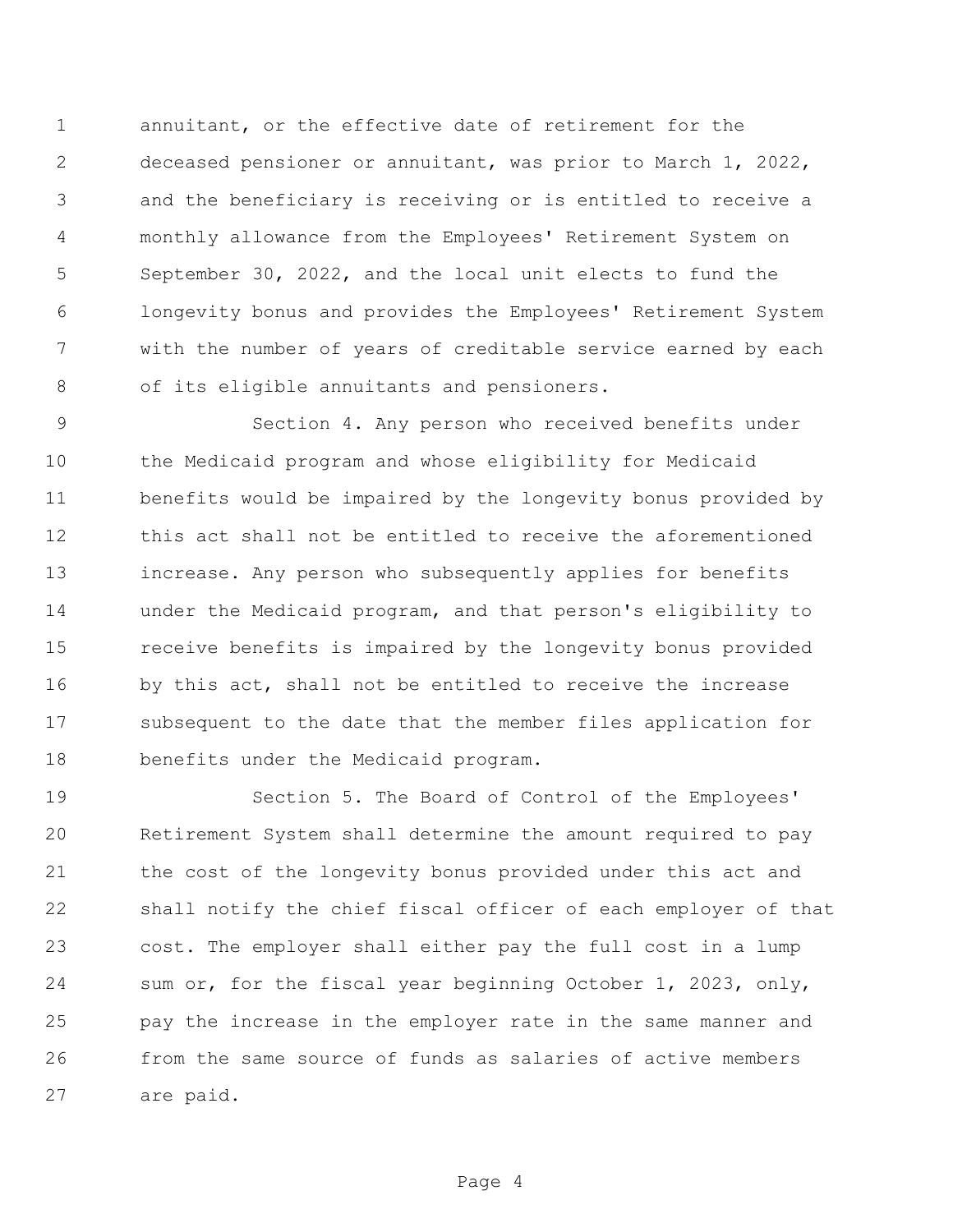Section 6. (a) Unless otherwise provided in subsection (b), the longevity bonuses provided under this act shall be paid to all eligible recipients by the Employees' Retirement System in April 2022. (b) For all eligible recipients whose employer participated in the Employees' Retirement System pursuant to Sections 36-27-6, 36-27-7, and 36-27-7.1, Code of Alabama 1975, the longevity bonuses provided under this act shall be

paid by the Employees' Retirement System in October 2022.

 Section 7. This act shall become effective immediately following its passage and approval by the Governor, or its otherwise becoming law.